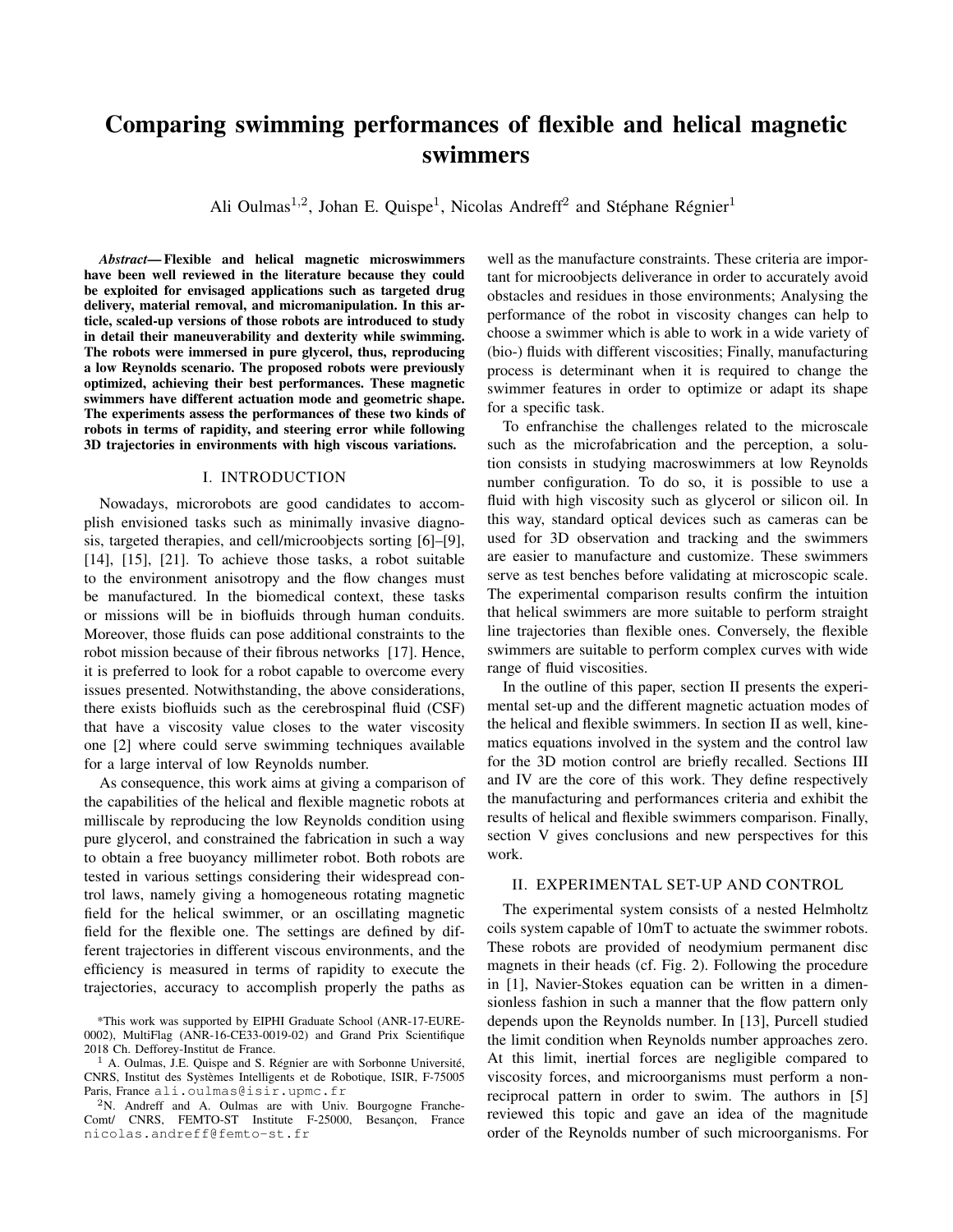

Fig. 1: Flexible and helical swimmer and their actuation mode by oscillating and rotation uniform magnetic fields in (a) and (b) respectively.

instance, in water, E. coli bacteria achieve a Re of about 10−<sup>5</sup> to 10−<sup>4</sup> , a human spermatozoon a Re of approximately 10−<sup>2</sup> , the Paramecium a Re of around 10−<sup>1</sup> , and so on. In this article, the Reynolds number achieved by both robots is between  $10^{-3}$  and  $10^{-2}$ . Since these millimetric robots are at low Reynolds, the comparison with their real counterparts at microscale is feasible.

With respect to the magnetic actuation, as magnetic field produced by the coils is practically uniform, the robots undergo only a magnetic torque  $T_m$  as follows:

$$
\mathbf{T}_m = \mathbf{M} \times \mathbf{B} \tag{1}
$$

where M is the magnetic moment and B the external magnetic field. The latter can be decomposed into driving and steering magnetic fields (respectively  $B_d$  and  $B_s$ ) as follows:

$$
\mathbf{B} = \mathbf{B}_d + \mathbf{B}_s \tag{2}
$$

The driving and steering magnetic field expressions will be detailed in the next sections for both swimmers. However, it is necessary to note that for characterization part only the driven magnetic field was necessary, being for helical propulsion  $||\mathbf{B}_d|| = 8$  mT, and  $||\mathbf{B}_d||_{max} = 10$  mT for flexible propulsion. But also can be written in this way, for helical robots  $B_0 = 8$  mT, and for flexible ones  $B_x = 2$  mT and  $B_y$  $= 8$  mT, as will be seen.

## *A. Helical swimmer magnetic actuation*

The helical swimmer is actuated by a rotating magnetic field as shown in Fig. 1. The driving and steering magnetic fields are respectively perpendicular and parallel to the principal axis of the robot. The magnetic torque tends to align the magnetic momentum of the swimmer with the applied magnetic field. Thus, with a rotating magnetic field  $B_d$  and a helical tail, the swimmer propels itself converting its rotation into a linear movement thanks to the force generated by the interaction with the viscous fluid. The expression of the driving magnetic field  $B_d$  for the helical robot is given as in [11] by:

$$
\mathbf{B}_{\mathrm{d}} = B_0 \cos(2\pi ft)\mathbf{y}_{\mathrm{B}} + B_0 \sin(2\pi ft)\mathbf{z}_{\mathrm{B}} \tag{3}
$$

where f is the rotation frequency,  $B_0$  is magnetic flux density in the center of the work-space while  $y_B$  and  $z_B$  are the base vectors of the plane perpendicular to the swimmer axis. The robot steering is made by  $\mathbf{B}_s$ , which is defined by a proportional control of the geodesic error between the real axis of the swimmer and the desired axis [19]:

$$
\mathbf{B}_{\rm s} = -\text{sign}(\mathbf{B}_{\rm d} \cdot \boldsymbol{x}_{\rm B}^*) \lambda \|\boldsymbol{x}_{\rm B} \times \boldsymbol{x}_{\rm B}^*\| \boldsymbol{x}_{\rm B}
$$
 (4)



Fig. 2: The experimental set-up for the wireless magnetic manipulation of the helical and flexible swimmers at low Reynolds numbers.

where  $\lambda$  is the proportional control gain and  $x^*_{\text{B}}$  the desired orientation of the helical robot.

## *B. Flagella motion-based actuation*

The flexible swimmer is actuated with an oscillating magnetic field. The tail twists when it follows the magnetic field and generates a propulsive force through the interaction with the viscous fluid. The propulsion principle is shown in Fig. 1. The driving magnetic field expression  $B_d$  is given as in [3]:

$$
\mathbf{B}_{\mathrm{d}} = B_{\mathrm{x}} \mathbf{x}_{\mathrm{B}} + B_{\mathrm{y}} \cos(2\pi f t) \mathbf{y}_{\mathrm{B}} \tag{5}
$$

where  $x_B$  and  $y_B$  define the swimming plane. Due to the fact that the linear movement direction is not changing with the oscillating magnetic field, a static and homogeneous magnetic field  $\mathbf{B}_{x} = B_{x}x_{B}$  is added in order to control the flagella orientation. A sinusoidal magnetic field  $\mathbf{B}_{\rm y} = B_{\rm y} \cos(2\pi f t) \mathbf{y}_{\rm B}$ is applied in the direction perpendicular to the axis of the flexible robot, where  $f$  is the oscillation frequency. The resulting magnetic field  $B_d$  oscillates around the flexible swimmer axis. To achieve a desired orientation in space, the steering magnetic field  $\mathbf{B}_s$  is developed as follows:

$$
\mathbf{B}_{\rm s} = \frac{\lambda}{\|\mathbf{M}\|} \mathbf{x}_{\rm B}^* \tag{6}
$$

where  $\lambda$  is the proportional control gain. The swimmers motion control in closed-loop is briefly introduced in II-C.

## *C. Modeling and control*

The swimmer robots are modeled using a body-fixed frame  $\mathcal{F}_{\rm B} = \{x_{\rm B}, y_{\rm B}, z_{\rm B}\}\$ located at the robot center of mass  $p_{\rm G}$ with  $x_B$  the principal axis of the robot. The orientation of the swimmer with respect to the global frame is characterized by the direction angle  $\theta_d$  (yaw) and the inclination angle  $\theta_i$ (pitch). The swimmer principal axis is related to these angles as follows:

$$
\boldsymbol{x}_{\text{B}} = \begin{bmatrix} C\theta_{\text{i}} C\theta_{\text{d}} & C\theta_{\text{i}} S\theta_{\text{d}} & S\theta_{\text{i}} \end{bmatrix} \tag{7}
$$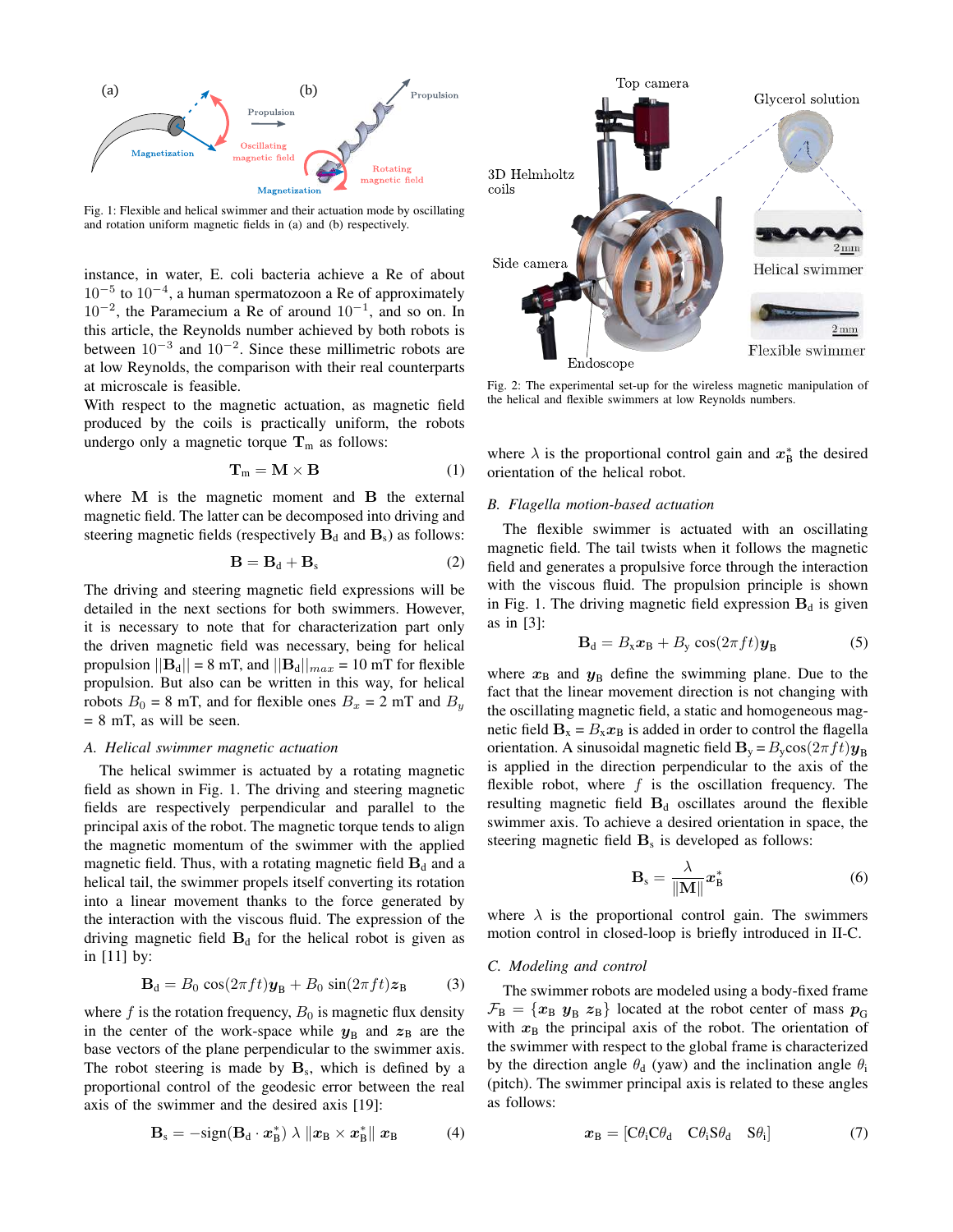

Fig. 3: Block diagram of the 3D path following for any magnetic swimmer robot behaving as a nonholonomic system. In order to change the propulsion mode specific to the swimmer, only the magnetic controller block is adapted.

This work uses an algorithm based on the path following problem, the aim is to minimize the distance and orientation errors between the swimmer robot and the reference path. Thereby, the state vector is defined as  $(s, d_{v}, d_{z}, \theta_{de}, \theta_{ie})$ where s is the curvilinear abscissa of  $p<sub>S</sub>$  (the orthogonal projection of the swimmer onto the path),  $d_y$  and  $d_z$  are the projection of the distance between the swimmer and the path on two axes perpendicular to the path tangent vector while  $\theta_{de}$  and  $\theta_{ie}$  are the two angles defining the orientation error between the swimmer velocity and the path tangent vector. The kinematics of the swimmers robot in the Serret-Frenet frame is given in [10]–[12]. To design the controller, an appropriate change of coordinates introduced in [10] allows us to transform the swimmer kinematic model into a 5 states/3-inputs cascade system from which we were able to derive the following state feedback controller:

$$
u_2 = -k_{d1}\dot{s}z_2 - k_{t1}||\dot{s}||z_3 \tag{8a}
$$

$$
u_3 = -k_{d2} \dot{z} z_4 - k_{d2} ||\dot{z}|| z_5 \tag{8b}
$$

where  $k$ . are positive control gains and  $z$ . the state variables. The swimmers are actually driven by the steering angular velocity  $\mathbf{\Omega} = \begin{pmatrix} 0 & \Omega_y & \Omega_z \end{pmatrix}^T$ , which can be computed as a function of the control inputs:

$$
\Omega_z = \gamma_{21}^{-1} (u_2 - \gamma_{22})
$$
 (9a)

$$
\Omega_{y} = \gamma_{31}^{-1} (u_3 - \gamma_{33} - \gamma_{32} \Omega_z)
$$
 (9b)

where  $\gamma$ . are appropriate scalars depending on the states and the path [10]. Finally, the desired orientation  $x^*_{\text{B}}$  can be computed thanks to the time integration of the steering angular velocity:

$$
x_{\rm B}^* = \Omega \times x_{\rm B} \, \mathrm{d}t \tag{10}
$$

where  $dt$  is the sampling time. To summarize, the block diagram of the entire algorithm, used to control the robot motions in space, is presented in Fig. 3. The path following algorithm (i.e. kinematic controller block on the figure) uses only the spatial errors between the robot and the reference trajectory, independently of the robot type. Thus, it is sufficient to adapt the actuation mode specific to the swimmer (i.e. the magnetic controller block) to switch from the helical swimmer motion control to the flexible one.

# III. COMPARISON OF TOPOLOGICALLY DIFFERENT SWIMMERS

Helical and flexible swimmers use both non-reciprocal movements for displacing inside liquid media at low Reynolds number. However, they are completely different geometrically. Thereby, processes involved in the manufacturing are an important difference to consider. In this work, the helical swimmer has a rigid helical-shaped tail, fabricated using a 3D printer with "VisiJet M3 Black" material. Moreover, a disc-shaped magnet with 1.5 mm in diameter and 0.5 mm in height was attached to the swimmer head in such a way that the magnetization is perpendicular to the swimmer principal axis [11]. The second swimmer has a flexible tail, made from an elastomer (silicone) by mixing base and catalyst liquids, which cures at ambient temperature [12]. A certain ratio between the flexible swimmer elasticity and the fluid viscosity has to be respected. This relation is described by the sperm number:

$$
S_p = \frac{\text{Viscosity forces}}{\text{Elastic forces}} \tag{11}
$$

For  $S_p \gg 1$ , the tail is very flexible and its oscillations decrease rapidly because of the high viscosity value of the fluid. In the other case,  $S_p \ll 1$ , the tail is rather rigid and it does not twist during the oscillations. In this situation, the swimmer movement is reciprocal and the "scallop theorem" is applied, thus, the swimmer velocity tends to zero. For the magnetization, the same disc-shaped magnet is attached to the flexible tail in such a manner to have the magnetization in the same direction as the robot principal axis. Some characteristics of the actual helical and flexible swimmers are summarized in TABLE I. Concerning the manufacturing, helical swimmers are straightforward to fabricate at millimeter scale rather than flexible swimmer because they can be manufactured using a 3D printer which allows to make complex-shaped and various swimmers. On the other hand, flexible swimmer requires to accomplish with the flexibility ratio or sperm number (Sp) that means to take into account the material properties such as its Young modulus, its Poisson ratio, among others. In our particular case, we made use of a mold where base and catalyst are mixed strictly in 1:1 proportion in order to respect the ratio between the tail elasticity and the fluid viscosity. Besides, currently the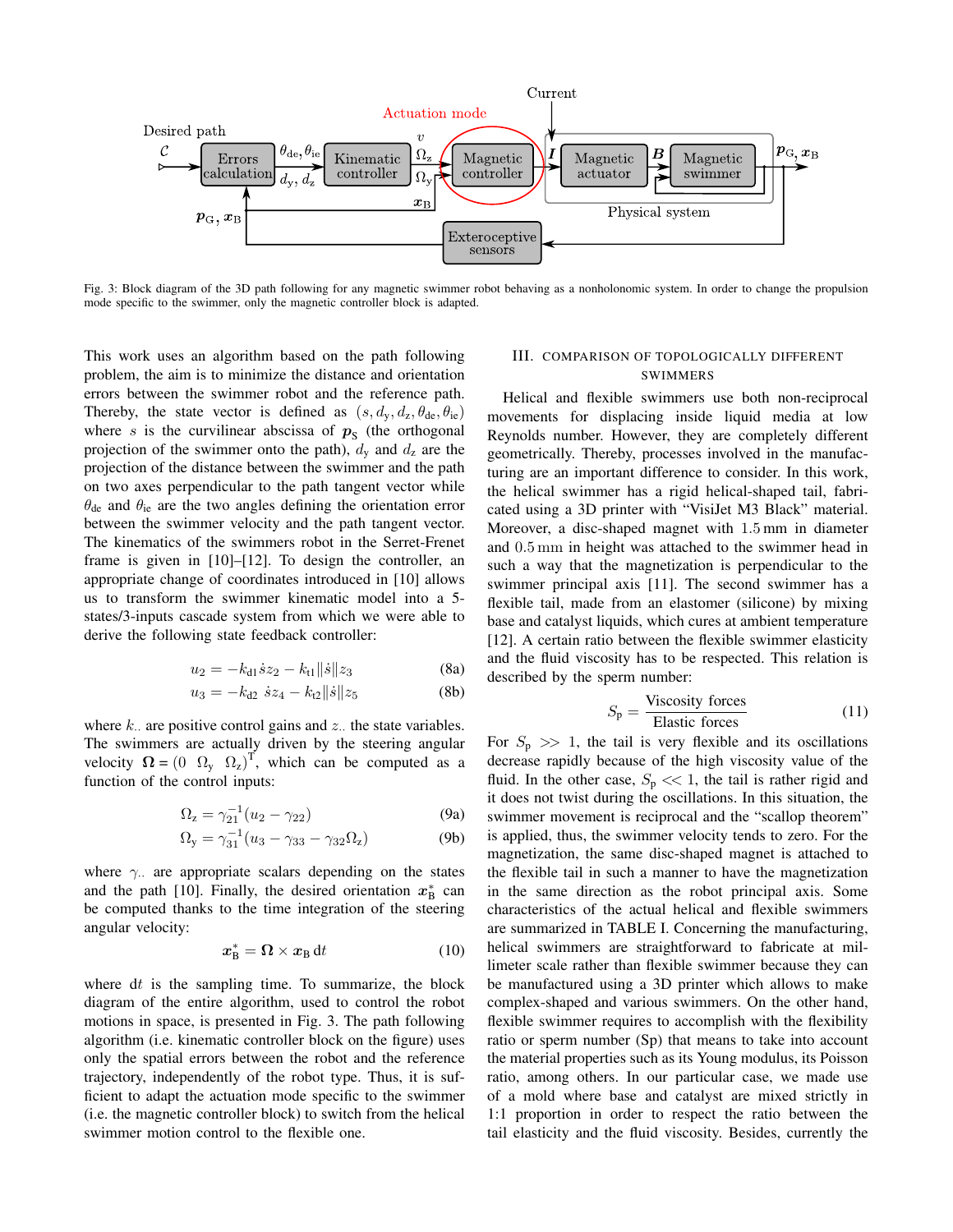TABLE I: Characteristics of helical and flexible swimmers.

| <b>Characteristics</b> | <b>Helical swimmer</b> | <b>Flexible swimmer</b>   |  |
|------------------------|------------------------|---------------------------|--|
| Length                 | $16\,\rm{mm}$          | $8 \,\mathrm{mm}$         |  |
| Maximum                | $1.5 \,\mathrm{mm}$    | $1.5 \,\mathrm{mm}$       |  |
| diameter               |                        |                           |  |
| Rigidity               | 1.59 MPa               | $\approx 0.2 \text{ MPa}$ |  |
| Magnetization          | Radial                 | Axial                     |  |
| direction              |                        |                           |  |
| Max. frequency         | $Cut-off$              | Optimal                   |  |
| Speed variation        | Rotation frequency     | Oscillation frequency     |  |
|                        |                        | and amplitude             |  |

magnetization method (by surface functionalization or by providing a magnet) for both robots has not been completely mastered, especially at microscale. As the manufacturing of the helical swimmer is mastered at milliscale, we propose an experimental optimization of the helical swimmer geometry in III-A. Different swimmer shapes are proposed.

#### *A. Helical swimmer optimization*

Helical swimmers have been well reviewed in the literature [4]. Among the most relevant features, the axial pitch, length, number of turns and magnet shape are studied in various works [19]. However, the number of tails has not been considered yet in the case of rigid tail. In this subsection is presented an optimization with several helical tails considering a fixed length. In order to know how the number of tails affects the swimmer dynamics, different helical swimmers are designed (cf. Fig. 4) by varying the number of tails and mass. Fig. 4 shows that the forward speed of helical swimmers depends on the rotation frequency and the number of tails. It is well known that the helical robot reaches its maximal value of forward speed at the cut-off or stepout frequency [4], [18]. From our new results, under the conditions described in the caption of Fig. 4, we can observe that the swimmer speed decreases by increasing the number of flagella. This could be caused by the hydrodynamic interactions of the flow surrounding the different flagella when the space between them becomes smaller. Consequently, the total speed of the swimmer decreases. Thus, in this paper, helical swimmers with single flagellum present better performances in terms of propulsion and will be used in the rest of comparison experiments below. Conversely to the intuition, this result show that by increasing the number of flagella, speed decreases. Different to results demonstrated for multiple flexible flagella [20].

## IV. COMPARISON OF SWIMMERS WITH DIFFERENT PROPULSION MODES

In this work, two kinds of bio-inspired swimmers are designed, manufactured and their movements are controlled in closed-loop. However, which swimmer to choose to make specific trajectories in particular environments? This section tends to answer this question by comparing the swimmers experimentally using the curvature radii and the fluid viscosity.



Fig. 4: On the right side, forward speeds vs rotation frequency in pure glycerol for the multi-tail helical-shaped robots. On the left side the manufactured robot and its respective CAD model for 1, 2, 3 and 4 tails in (a), (b), (c) and (d) respectively.

#### *A. Radius of curvature criterion*

The capacity of the swimmers to perform complex trajectories can be evaluated by studying their performances in terms of accuracy and execution rapidity to different curvature radii of the curves to be realized. In actual applications, this criterion can help to choose the swimmer which is able to perform complex paths in environments full of obstacles and residues (such as blood) by keeping high accuracy. In this work, the helical and flexible swimmers are nonholonomic, which means that they are limited for performing paths with complex curvatures. For that, a series of experiments with circular trajectories of different radii are performed to evaluate their abilities. The paths realized by the flexible swimmer are depicted in Fig. 5 with curvature radii ranging from 1 mm to 5 mm with a pitch of 1 mm. For the helical swimmer, the curvature radii of the circles are varying from 2 mm to 10 mm with an axial pitch of 2 mm instead of 1 mm as for the flexible swimmer in order to maintain the same ratio length/radius for each swimmer. In fact, the helical swimmer length is twice as large as the flexible swimmer length. The paths performed by the helical robot are shown in Fig. 5.a. To study the precision of these two swimmers, the root mean square errors (RMS) of the lateral distance  $d<sub>v</sub>$  during the path following of different circles are reported in Figure 5.d. For the flagella, the error is less than  $500 \,\mathrm{\upmu m}$ in all cases. For the helix, the error is 1 mm for a radius of curvature of 2 mm and for the other curvature radii, the accuracy is quite satisfactory. Thus, if we take the swimmers at the actual size, the results show that the flexible swimmer is much more precise than the helical one. The performances of these swimmers are also studied in terms of execution rapidity. TABLE II shows the time that the two robots take to perform a circle turn.

TABLE II: Time spent by the swimmers to complete a turn in seconds. The curvature radii are normalized by the swimmer length. Hel and Fla present respectively the abbreviations of the helical and flexible swimmers.

| Normalized radii |      | $12.5\%$ 25\% |       | $1.37.5\%$ 1   | $50\%$            | $162.5\%$ |
|------------------|------|---------------|-------|----------------|-------------------|-----------|
| Time $(s)$       | Hel. | 54.01         |       | 78.15   104.73 | $135.06$   148.46 |           |
|                  | Fla  | 34.1          | 85.51 | 132.12         | 141.23            | 203.71    |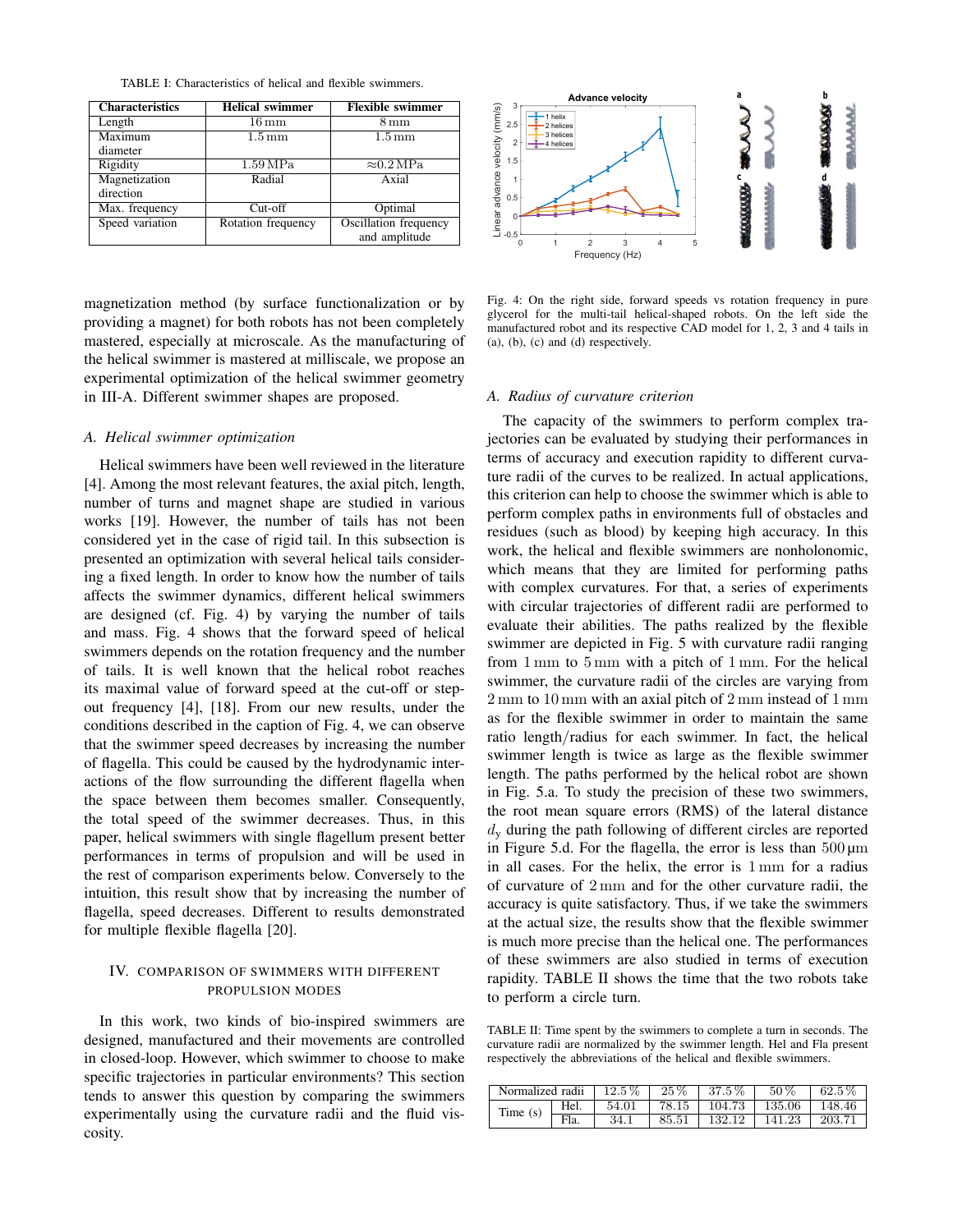

Fig. 5: Radii of curvature criterion. Circle tracking of the flexible (a) and helical (b) for different radii ranging from 1 to 5 mm for the flexible and from 2 to 10mm for helical, constant gains were kept constant in both cases. (c) Lateral error graph normalized by the swimmer length. (d) Lateral distance RMS errors of the path following of the helical and the flexible.

It can be seen that except for a normalized radio of 12.5, the helical swimmer is faster than the flexible one because it takes less time to make a turn of circle. To conclude, based on the experiments of this section, helical swimmers are more convenient to perform tasks with straight line trajectories because they are faster than the flexible ones but less accurate when the trajectory curvature becomes complex. On the other hand, flexible swimmers are more suitable for paths with complex curvature because they are accurate but very slow comparing to the helical swimmers. Furthermore, as the helical swimmer is twice as long as the flexible swimmer, a comparison can be made by normalizing the results and the curvature radii of the reference paths by the length of the swimmers, as illustrated in Fig. 5.c. The graph shows that for the same length, the precision performance of the helical swimmer could be better than the flexible one. To summarize, at the current state with the manufacturing processes that we master, the performance of the flexible swimmer is better than the helical robot in terms of accuracy during the path following of complex curvatures.

#### *B. Fluid viscosity criterion*

The swimmers dynamics depend strongly on the environment in which they are evolving, particularly the fluid viscosity. Their cut-off (or optimal) frequencies can change in function of the viscosity since the fluidic torque depends on it. To study the ability of the swimmers to operate in fluids with different viscosities, experiments have been performed using vertical sinusoidal trajectories in closedloop with two different viscosities of glycerol solution. First, a pure glycerol  $(99.99\%$  with viscosity of 1.5 Pas) is used which is referenced as a high viscosity fluid for swimmers. Then, a 1% in volume of water is added, reducing the fluid viscosity to  $20\%$  from the initial value (from 1.5 to  $1.2 \text{ Pas}$  [16]). This is referred as a low viscosity fluid in these experiments. The rotation and oscillation frequencies of the magnetic field are kept fixed to the maximal values for all the experiments, as well as, the control gains.

For high viscosity, the results are depicted in Figure 6.a. It can be seen that both swimmers converge towards the reference path and follow well the trajectory. The distance quadratic errors of both swimmers once on the path (X  $\approx$  $23mm$ ) are less than  $200 \mu m$ . For comparison, the same experiments are performed with a lower fluid viscosity. In actual applications, the fluid is not always homogeneous.

Therefore, it is important to evaluate the behaviours of these swimmers in different conditions such as different fluid viscosities. The results of the path following are illustrated in Figure 6.b. It is noticed that the flexible swimmer converges towards the desired trajectory even in low fluid viscosity. However, it can be clearly seen that the helical swimmer has difficulties to reach the desired path. In these conditions, the vertical velocities for both swimmers are measured for different inclination angles and are shown in figure 6.c. We can see that for the flagella, the vertical velocity increases proportionally with the inclination angle. However, the helix vertical velocity reaches a plateau after  $30^{\circ}$  at a weak value. This explains why the helical robot can not follow the desired trajectory. From these experiments, we can conclude that the flexible swimmer would be potentially able to work in wide range of fluids with different viscosities comparing to the helical swimmer. These results are valid for the robots used in this paper. After swimmers optimization, these results may be different, however, the fluid viscosity remains an interesting criterion of comparison between robots with different topologies. Fig. 7 gathers different criteria discussed in this paper for the flexible and helical swimmers comparison. These criteria are tested experimentally and help to choose the most efficient swimmer for a given trajectory and viscosity.

## V. CONCLUSION

This paper proposes an experimental comparison between the bio-inspired helical and flexible swimmers on complex trajectories using multiple criteria such as the curvature radii of the desired trajectories and the fluid viscosity. The presented results allow to choose the most efficient swimmer for a given fluid viscosity and reference trajectory. Thus, helical swimmers are more suitable to perform straight line trajectories and the flexible ones for complex curves with wide range of fluid viscosities. This study attempts to propose a set of criteria for comparing swimmers that present different topologies and propulsion modes. The aim is to provide guidelines for users to choose the most efficient robot relative to a specific task in the future. As the fluid motion around the microswimmer is characterized only by the Reynolds number, the propulsion at the microscopic scale should be similar to that of the macroscopic swimmers. As a next step, microswimmers will be investigated to validate this work at low scales. For that, the macroswimmers will